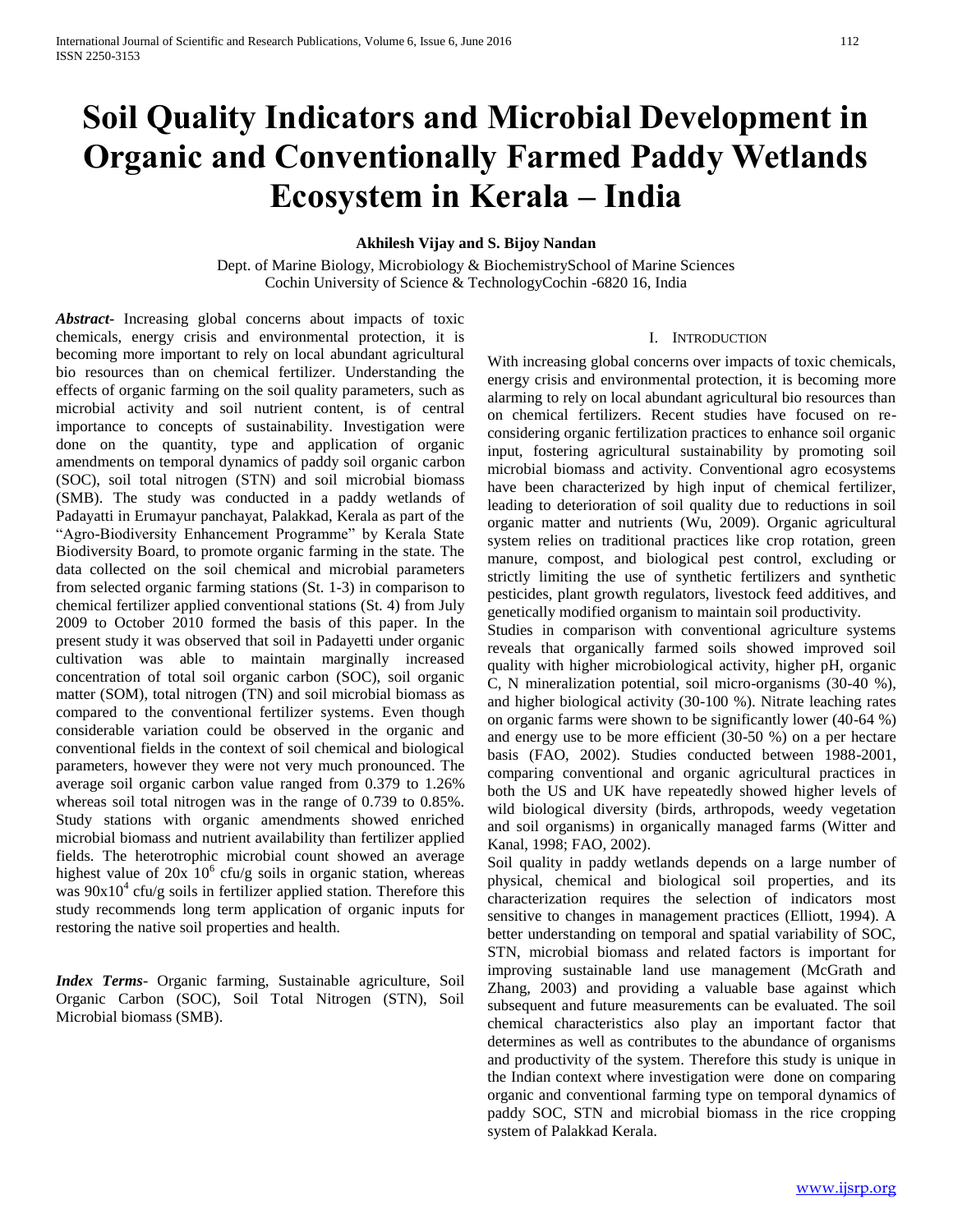#### II. MATERIALS AND METHODS

#### **Study Area**

The study was carried out from July 2009 to October 2010 in a tropical paddy wetland ecosystem located in Padayatti Village, Palakkad Dist. (10º41' 137" N, 76º32'839" E), Kerala, India (Fig.1) situated at an altitude of 86 m above msl and has a tropical wet and dry climate with seasonally excessive rainfall and hot summer. The annual farming system consisted of early rice (July to September), late rice (November to January) and followed by summer fallow. The seeds commonly employed for cultivation were Navara, Aishwarya, Jothi, JST, 1001.

Location Map Showing Study Area in Padayatti, Palakkad Dist. Kerala



**Fig. 1** Location map showing paddy wetlands of Padayatti, Palakkad

## **Organic and Conventional paddy Cultivation**

Organic fertilization practices were introduced in the area as a part of a pilot project "Agro-Biodiversity Enhancement Programme" by the state government of Kerala –India, to promote organic farming. The total paddy wetland covers an area of 161.6 ha which was demarcated in to four stations. Station1 to 3 was under organic paddy cultivation, whereas station 4 was under cultivation using chemical fertilizers (Table 1).The organic farming was based on vermicomposting, leaf decoctions, and "Panchagavaya (Kumar et al., 2011). The vermicompost was applied at rate of 1tonne/acre, indigenously developed by the farmers of Padayatti, Palakkad. Whereas conventional farmers in Padayatti area were cultivating paddy making use of chemical fertilizers which was followed for decades.

#### **Physio-Chemical Analysis of Soil**

The soil samples were collected using a standard corer of 5 cm diameter and 40 cm in length. The sediment pH was measured using a Systronics make pH meter, NO.MK VI, whereas Eh was measured using Systronics make Eh meter, No.318. Total nitrogen was estimated by automated Kjeldahl digestion method (Jackson, 1973). Soil organic carbon (SOC) is determined using multi N/C 2100S Analytikjena TOC analyser. The organic matter was derived from organic carbon values (El-Wakeel and Riley, 1957), whereas the energy content was obtained from organic matter using an equivalent of 21.6 J/mg dry weights (Barnes, 1959). The microbial biomass, mainly the heterotrophic and total counts were also determined (Brown, 2001; APHA, 2005). The univariate & multivariate analysis were done by statistical software's SPSS version 16.

**Table 1** Details on study stations in Padayatti wetland, Palakkad

| <b>Station</b>            | <b>Coordinates</b>                       | <b>Manure applications</b>                                                                                        | Area (in<br>acres) |
|---------------------------|------------------------------------------|-------------------------------------------------------------------------------------------------------------------|--------------------|
| 1. Organic                | $10^{\circ}$ 41'057" N<br>76° 32'829" E  | Vermicompost,<br>Panchagavaya,<br>Organic pest repellents<br>etc                                                  | 0.60               |
| 2. Organic                | $10^{\circ}$ 41'085" N<br>76° 32' 856" E | Vermicompost,<br>Panchagavaya,<br>Organic pest repellents<br>etc.                                                 | 1.30               |
| 3. Organic                | $10^{\circ}$ 41'127" N<br>76° 32'882" E  | Vermicompost,<br>Panchagavaya,<br>Organic pest repellents<br>etc                                                  | 1.30               |
| 4. Chemical<br>fertilizer | $10^{\circ}$ 40' 902" N<br>76° 32'777" E | Chemical manures like<br>factomphose, Urea,<br>ammonium sulphate,<br>sulphur-phosphate $&$<br>Chemical pesticides | 0.40               |

#### **III. RESULTS AND DISCUSSION**

## **Soil temperature**

Significant difference in soil temperature was not observed between organic and conventional stations where highest temperature was observed in March 2010 with an average value of 34◦C and lowest temperature of 21.6◦C in December 2009 (Fig.2).



**Fig.2** Monthly variation of temperature (◦c) in selected stations of Padayatti wetland, Palakkad 2009-2010.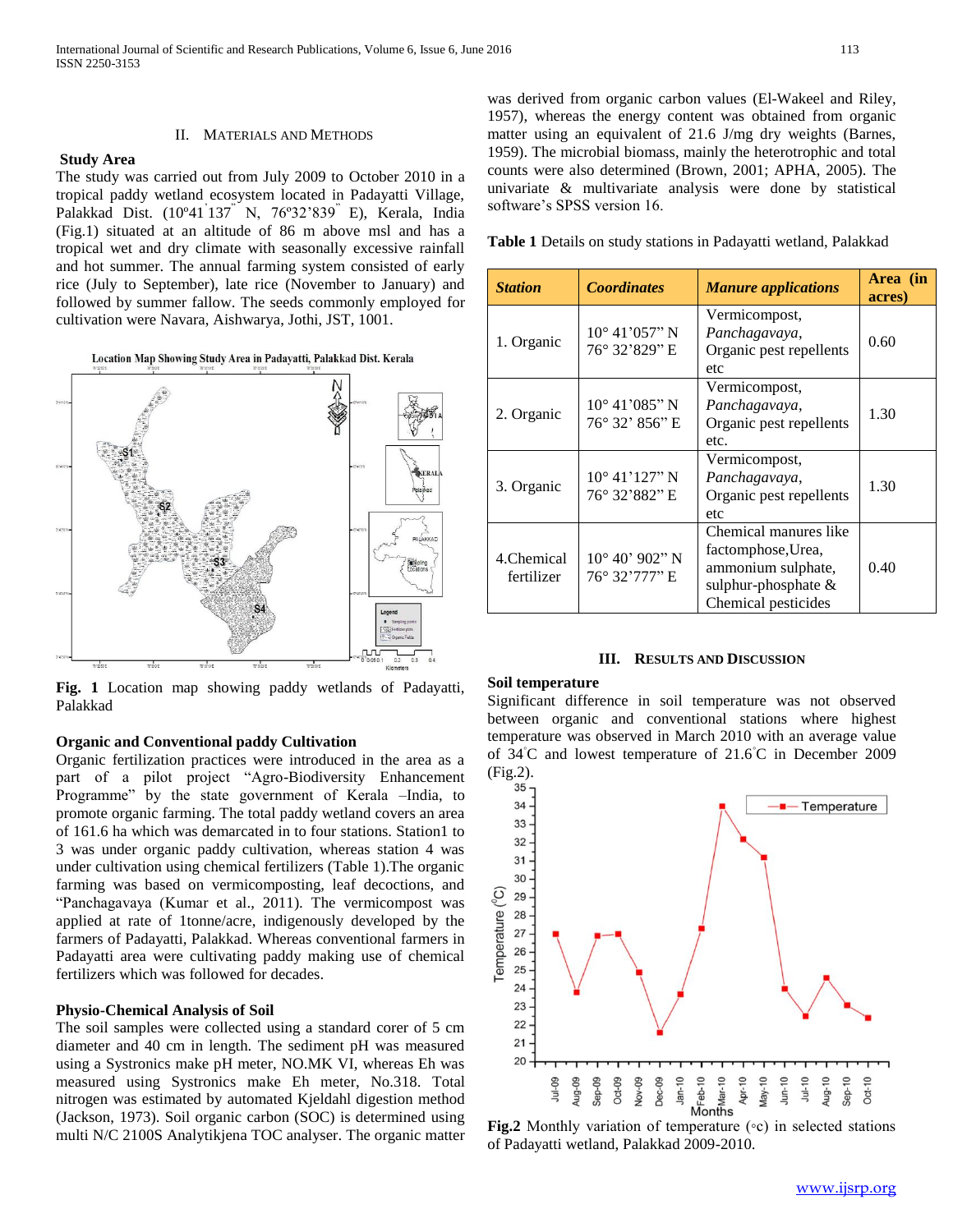#### **Soil pH and Oxidation Reduction Potential (Eh)**

In the present study, the average pH values were found marginally higher in organic amended stations as compared to conventional fertilizer stations. In St.1 an average pH value of  $6.22 \pm 0.55$  was observed. pH showed a lowest value of 5.25 in March 2010 and a highest value of 7.1 in February 2010, with a coefficient of variation (CV %) of 8.67%. The characteristic pH values showed that, pH was acidic to neutral in St.1. In St.2 soil pH showed an acidic nature, with an average value of  $5.94 \pm 0.61$ with a highest value of 6.8 in February 2010 and a lowest value of 3.81 in September 2009, having a coefficient of variation of 7.84%. In St. 3, pH values showed an average value of 6.11  $\pm$ 0.59, with a lowest value of 5.29 in November 2009 and a highest value of 7.3 in February 2010, with a coefficient of variation of 8.13%. St.4 showed an average value of  $6.02 \pm 0.38$ with highest value of 6.9 in February 2010 and an acidic value of 5.51 in March 2010 ( $CV = 8.84\%$ ).

Seasonally, wide variation in pH was observed in the four stations. An average value of  $5.91 \pm 0.51$  was observed in monsoon 2009,  $6.44 \pm 0.51$  in pre monsoon,  $6.036 \pm 0.49$  during post monsoon 2009 and  $6.12 \pm 0.54$  in monsoon 2010 respectively. The ANOVA of soil pH showed an overall significance at 1% level ( $F = 9.873$ ). The pH values were mostly acidic in nature during March, May, July and August 2010 in both organic as well as fertilizer farming stations. The rise in pH could be attributed to long-term changes in soil pH that occur as a result of displacing cations or adding sources of acidity such as  $H^+$  and  $Al^{3+}$  on the cation exchange complex of soils as reported by Tisdale et al., (1993).

Seasonally the Eh values showed a similar trend in all stations. During the study period a reducing trend in Eh was observed in all seasons except pre monsoon (Fig.4). Dynamic changes in hydrological pattern greatly influenced the oxidation reduction conditions in the system. Oxidation-reduction potential is the measure of electron activity of the soil and is one of the most important electrochemical properties of the soil affected by the dynamic changes, when wetlands are subjected to hydrological fluctuations. Station wise analysis of Eh showed a similar trend in all stations depending on the hydrological pattern. During the study a reducing trend was observed during the water logged months in July, August, September, and October 2010 whereas an oxidative nature was observed during the dry months of November, December, January, and February 2010. The oxidation reduction potential showed a negative trend in st.1 having an average of  $-92.46 \pm 129$  mv with a lowest value of  $-$ 336 mv in September 2010 and -102 mv in April 2010. St.2 also showed an average value of  $-92.62 \pm 148$  mv with the lowest value of -339 in the month of September 2010 and a highest value of 105 in May 2010. Average Eh value of  $-59.9 \pm 123.9$  mv was observed in st.3 with a minimum value of -298 mv in August 2010 and maximum value of 126 in May 2010. St.4 also showed a negative trend in Eh with an average value of  $-85 \pm 101.3$  mv, having a lowest value of -227mv and a highest value of 64 mv in April 2010.



**Fig.3** Monthly variation of pH in selected stations of Padayatti wetland, Palakkad during 2009-2010.



**Fig.4** Monthly distribution of Eh (MV) in selected stations of Padayatti wetland, Palakkad, during 2009- 2010

# **Soil Organic Carbon, Organic Matter and Energy Content**

Soil organic carbon is one of the most important terrestrial pools for carbon storage. It is estimated that the paddy wetland ecosystems on the earth have a total carbon stock of about 20– 25% of the total stock in terrestrial soils and are considered to play an important role in global carbon cycling (Lal, 2002). Seasonally wide variation in organic carbon was observed in the four stations. An annual increasing trend in organic carbon (%) was observed in St.1 and 3 whereas St.2 and St.4 showed a decline in its concentration. In st.1 and st.3 maximum concentration of organic carbon were observed during the monsoon 2010, st.2 its highest concentration in pre monsoon whereas st.4 it was highest concentration in monsoon 2009. During the present study organic carbon showed an average of 0.714 % in the four stations. Station wise analysis showed an average value of 0.7196% in st.1 having a CV value of 34.04%, with a maximum value of 1.1% in June 2010 and a lowest value of 0.379% in February 2010. In st.2, organic carbon showed an average value of 0.786% with a maximum value of 1.26% in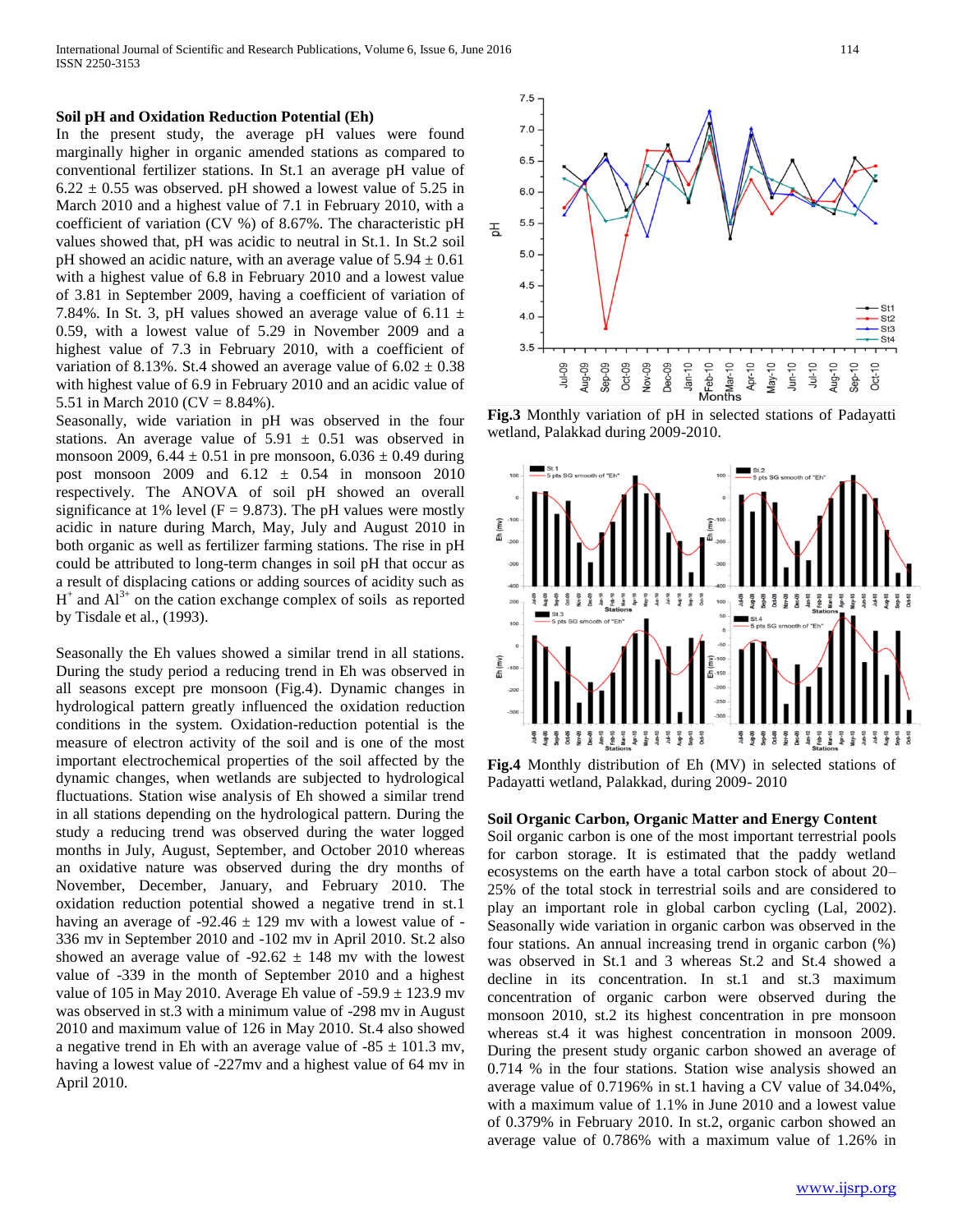December 2010 and a lowest value of 0.408 % in January 2010 having a CV value of 34.1%. In st.3 organic carbon depicted an average value of 0.69 % ( $CV = 44.22$ %) with a peak value of 1.2% in November 2010 and a lowest of 0.83% in January 2010. St. 4 showed an average value of 0.663 % with a maximum value of 1.29% in January 2009 and 0.419 % in April 2010 (CV = 31.84%) (Fig.5). Soil organic carbon showed an increased availability in soil during the months of April 2010 to August 2010. Mean results showed that st.3 had the highest organic matter with 0.769%. Studies comparing soils of organic and conventionally managed farming systems it was reported that, higher soil organic matter was reported in organic farming regions as compared to conventional methods (Reganold et al., 1987; Drinkwater et al., 1998). Seasonally the ANOVA of soil organic carbon showed that it was significant at 1% level  $(F =$ 12.187). Season wise, Duncan test was grouped into 3 subsets with a significant level of 1%.

Organic matter (Fig.6) and energy content (Fig.7) are reflective of organic carbon present in the system. During the study organic matter showed an average value of  $1.613 \pm 0.52\%$  in st.1,  $1.76 \pm 0.52\%$ 0.62% in St.2, 0.688  $\pm$  0.67% in st.3 and 1.486  $\pm$  0.49 % in st.4 respectively. Seasonally wide variation in organic carbon was observed in the four stations.The ANOVA of soil organic matter showed a seasonal significance of 1% level ( $F = 0.871$ ). Energy content also varied from 17.36  $\pm$  13.19 j/g in st.1, 18.16  $\pm$ 11.25j/g in st.2,  $19.77 \pm 12.78$ j/g in st.3 and  $16.25 \pm 9.82$  j/g in st.4.



**Fig.5** Monthly variation Soil organic carbon (%) among four stations in selected wetlands in Padayati, Palakkad during 2009- 2010



**Fig.6** Variations of organic matter % in selected stations of padayati wetland Palakkad.



**Fig.7** Distribution of energy content (J/g) in selected stations of Padayati wetland, Palakkad

#### **Soil Total Nitrogen (STN)**

Seasonally, in all the four stations monsoon and pre monsoon, periods showed highest concentrations of total nitrogen. The organic farming stations represented by st.1 to st.3 showed comparatively higher total nitrogen values as compared to the fertilizer amended station (St.4). However the overall examination of the data could not evolve any remarkable variability among the fertilizer or organic amended zones. Studies conducted by Gosling and Shepherd (2004) observed that the higher nitrogen content was related to organic fertilizer application. Total nitrogen has a significant correlation with soil organic matter and an enhancement in the total nitrogen content under organic fertilizer application were reported by Nguyen (1995) due to high loading of organic C and N in the organic materials. In an agricultural ecosystems soil total nitrogen (STN)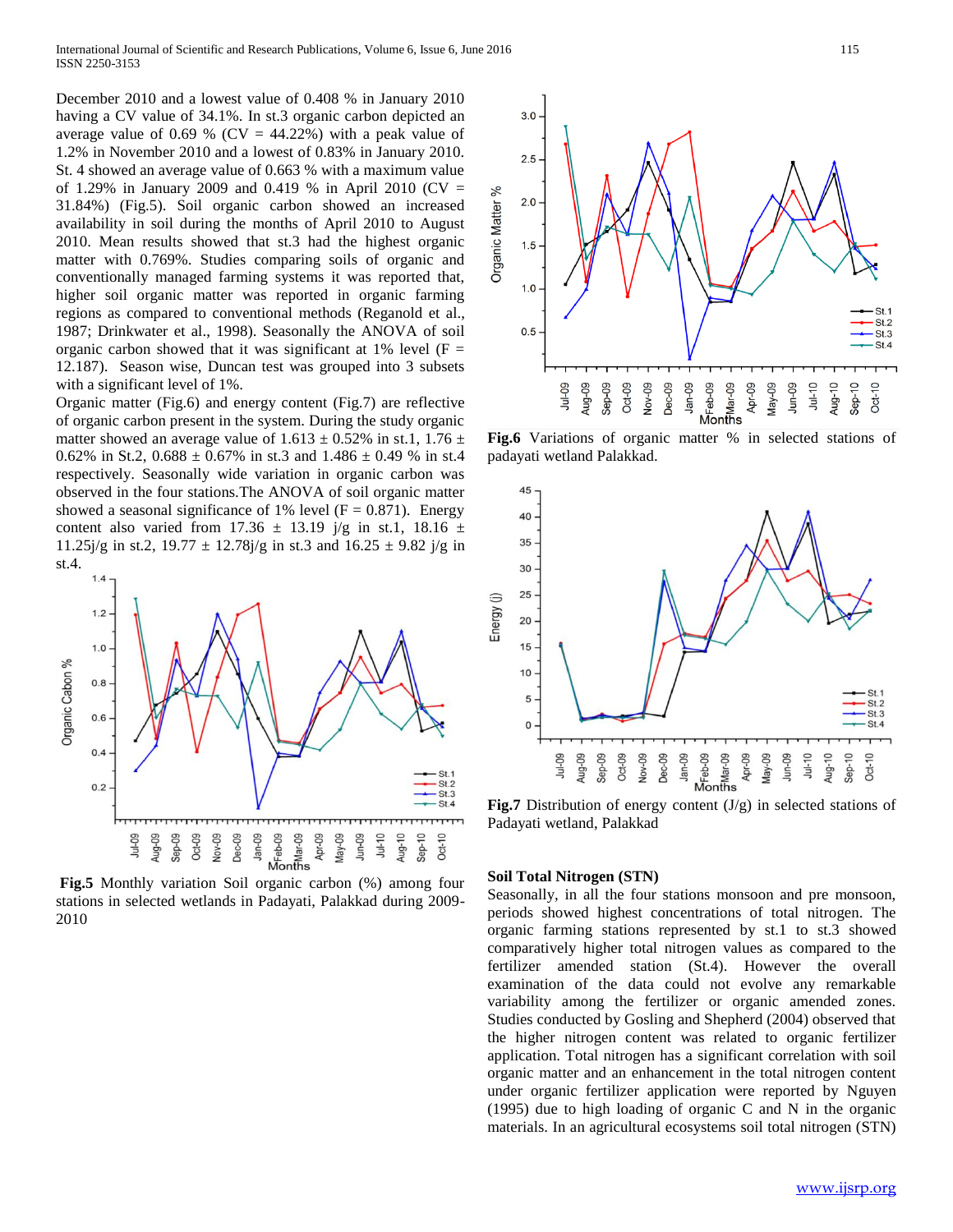is a major determinant and indicators of soil fertility (Reeves, 1997). Thus a reduction in total nitrogen levels will result in decrease in soil fertility, soil nutrient supply and thus soil productivity (Gray and Morant, 2003). The station wise analysis of total nitrogen in the paddy wetlands of Padayatti depicted an average value of 0.739% in st.1, 0.768% in st.2, 0.85% in st.3 and 0.769% in st.4 respectively (Fig. 8). In st.1 an average value of 0.739±0.508% was observed. Total Nitrogen showed a lowest value of 0.265% in the month of January 2010 and a highest value of 1.825% in December 2009, with a coefficient of variation of 68.3%. In station 2 variations in soil total nitrogen showed an average value of  $0.768 \pm 0.779$  %, with a lowest value of 0.096% in the month September 2010 and a highest value of 2.934% in November 2009, having a coefficient of variation of 101.41%. An average percentage value of  $0.849 \pm 0.779$  in total nitrogen were observed in st.3, with a lowest reported value of 0.222% in January 2010 and a highest observed value of 2.78% in November 2009 (CV=91.38). St.4 the chemical fertilizer zone, showed an average value of  $0.77 \pm 0.556$  % in STN, with a lowest observed value of 0.236% in the month May 2010 and a highest value of 2.01% in November 2009, with a coefficient of variation of 72.24%.

Seasonally wide variation in total nitrogen was observed in the four stations. A mean total nitrogen value of 1.02% was observed in monsoon 2009, 1.2% in pre monsoon 2009, 0.46% during post monsoon 2009 and 0.46% in monsoon 2010 in organic applied st.1to 3. Whereas an average value of 0.895% in monsoon 2009, 1.15 in post monsoon 2009, 0.44 during post monsoon 2009 and 0.59 in monsoon 2010 was observed in chemical fertilizer applied st.4. During the monsoon, st.1 showed a highest average value of 1.0569 % in 2009, whereas highest value of 1.4% was observed in st.2 during post monsoon. In the pre monsoon highest mean value of 0.503% was reported in st.3 and 0.59% in st.4 during monsoon. In all the stations the percentage variation of STN was low in both pre monsoon and monsoon whereas elevated concentrations were observed during post monsoon period. The ANOVA of soil total nitrogen showed an overall significance at 1% level ( $F = 14.182$ ). In posthoc analysis, the 3 seasons were grouped into 3 subsets and were significance at 1% level. The correlation coefficient analysis of soil total nitrogen showed a positive correlation between organic carbon, organic matter significant at 1% level.



**Fig.8** Monthly variation of soil total nitrogen(%) in selected stations of Padayatti wetland, Palakkad during 2009-2010.

#### **Microbial Biomass**

Comparative analysis of heterotrophic bacterial counts in organic and fertilizer fields revealed that heterotrophic count was significantly low in fertilizer stations as compared to the organic stations. Determination of soil microbial biomass is generally used as a rapid indicator of change in soil management which in turn affects the turnover of organic matter (Nannipieri et al., 1990). A relatively rapid response to organic amendments has been reported for microbial biomass carbon by several workers which suggest it could be a useful indicator in identifying positive effects of soil management (Fauci and Dick, 1994). Danish Bichel Committee, (Axelsen and Elmholt, 1998) reported that a transition to 100% organic farming in Denmark has increased the microbial biomass by 77% as a national average. Conversion to organic farming therefore provides opportunities for significantly increase the biological activity of the soil.

During the present study, station wise analysis of microbial biomass showed an average value of  $17.52 \times 10^5$  in st.1, 12.95 x  $10^5$  in st.2, 16.76 x  $10^5$  in st.3 and 11.25 x  $10^5$  in st.4 respectively (Fig.9). In 2010 average highest value of 2413636 cfu/g soil was observed in st.1 whereas colony forming units of 1602727 cfu/g soil was observed in fertilizer stations. Monthly observation of the data showed that microbial count varied from 50000 cfu/g in March 2010 to 5350000 cfu/g in st.1; that from 9700 cfu/g in February 2010 to 6310000 cfu/g in September 2010 in st.2; that from 12000 cfu/g in February 2010 to 7410000 in st.3 and 0 in February 2010 to 2010000 in November 2010 in st.4.



**Fig.9** Monthly Variation heterotrophic bacterial count (cfu/g) among four station in selected wetlands in Padayetti, Palakkad during 2009-2010.

#### IV. CONCLUSION

The salient observations during the present study from February 2009 to October 2010 indicate that soil in Padayetti under organic cultivation was able to maintain marginally increased concentration of total soil organic carbon (SOC), soil organic matter (SOM), total nitrogen (TN) and soil microbial biomassas compared to the conventional fertilizer systems. Even though considerable variation could be observed in the organic